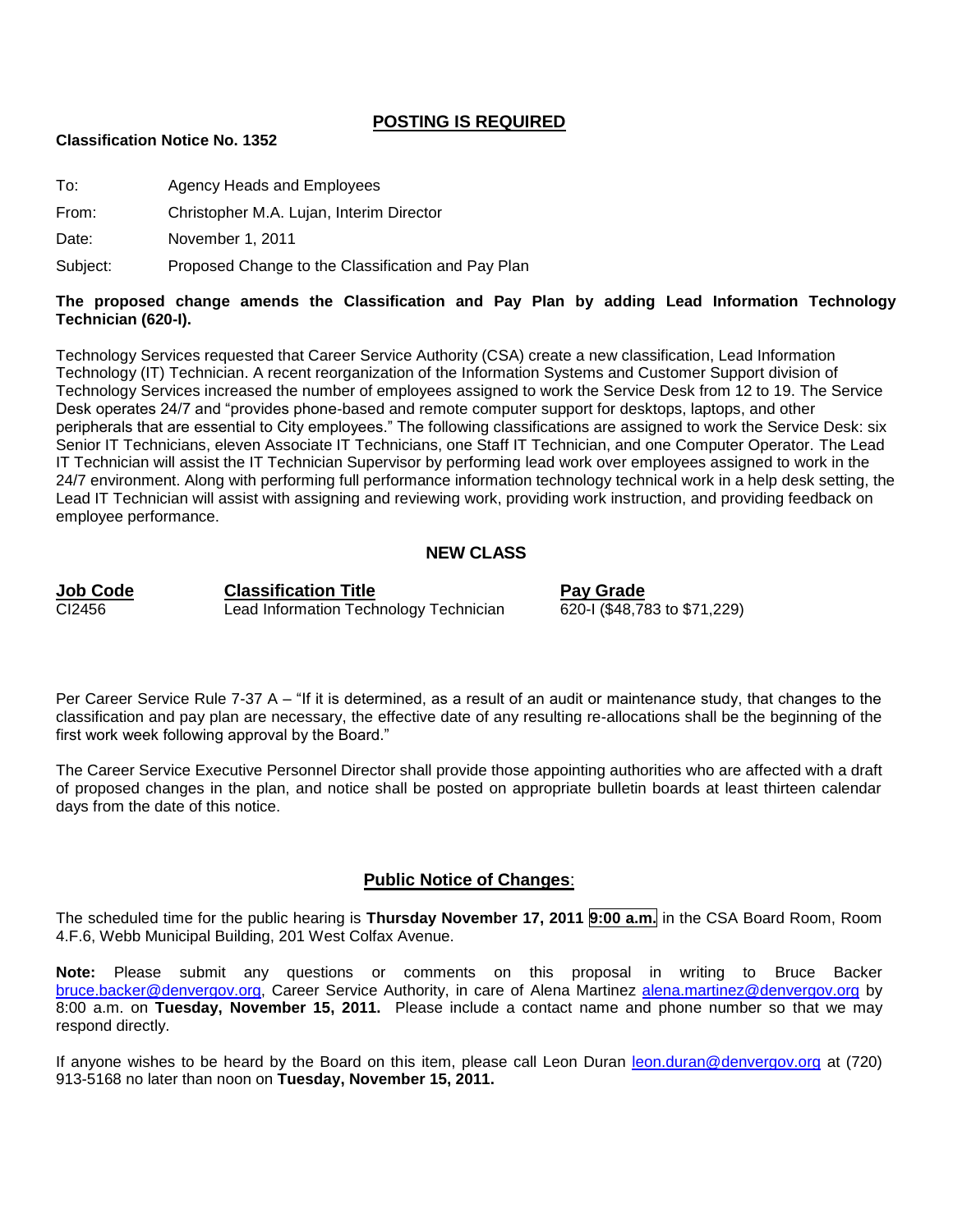

## Career Service Authority

Page 1 of 5

# Lead Information Technology Technician

## **GENERAL STATEMENT OF CLASS DUTIES**

Performs permanently assigned lead work and full performance level information technology (IT) technical work in desktop support and/or help desk support.

## **DISTINGUISHING CHARACTERISTICS**

The Lead IT Technician is distinguished from the *Senior IT Technician*, which performs full performance level information technology technical work in desktop support and/or help desk support. The Lead IT Technician is also distinguished from the *IT Technician Supervisor*, which performs supervision over nonprofessional information technology technical staff involved in communications, help desk, desktop, or legacy system support.

## *Guidelines, Difficulty and Decision Making Level:*

Guidelines are generally but not always clearly applicable, requiring the employee to exercise judgment in selecting the most pertinent guideline, interpret precedents, adapt standard practices to differing situations, and recommend alternative actions in situations without precedent.

Duties assigned are generally complex and may be of substantial intricacy. Work assignment is performed within an established framework under general instructions but requires simultaneous coordination of assigned functions or projects in various stages of completion.

Employee is responsible for determining time, place, and sequence of actions to be taken. Unusual problems or proposed deviations from guidelines, practices, or precedents may be discussed with the supervisor before being initiated.

## *Level of Supervision Received and Quality Review:*

Under general supervision, the employee receives assignments and is expected to carry them through to completion with substantial independence. Work is reviewed for adherence to instructions, accuracy, completeness, and conformance to standard practice or precedent. Recurring work clearly covered by guidelines may or may not be reviewed.

## *Interpersonal Communications and Purpose:*

Contacts with the public or employees where explanatory or interpretive information is exchanged, defended, and gathered and discretion and judgment are required within the parameters of the job function.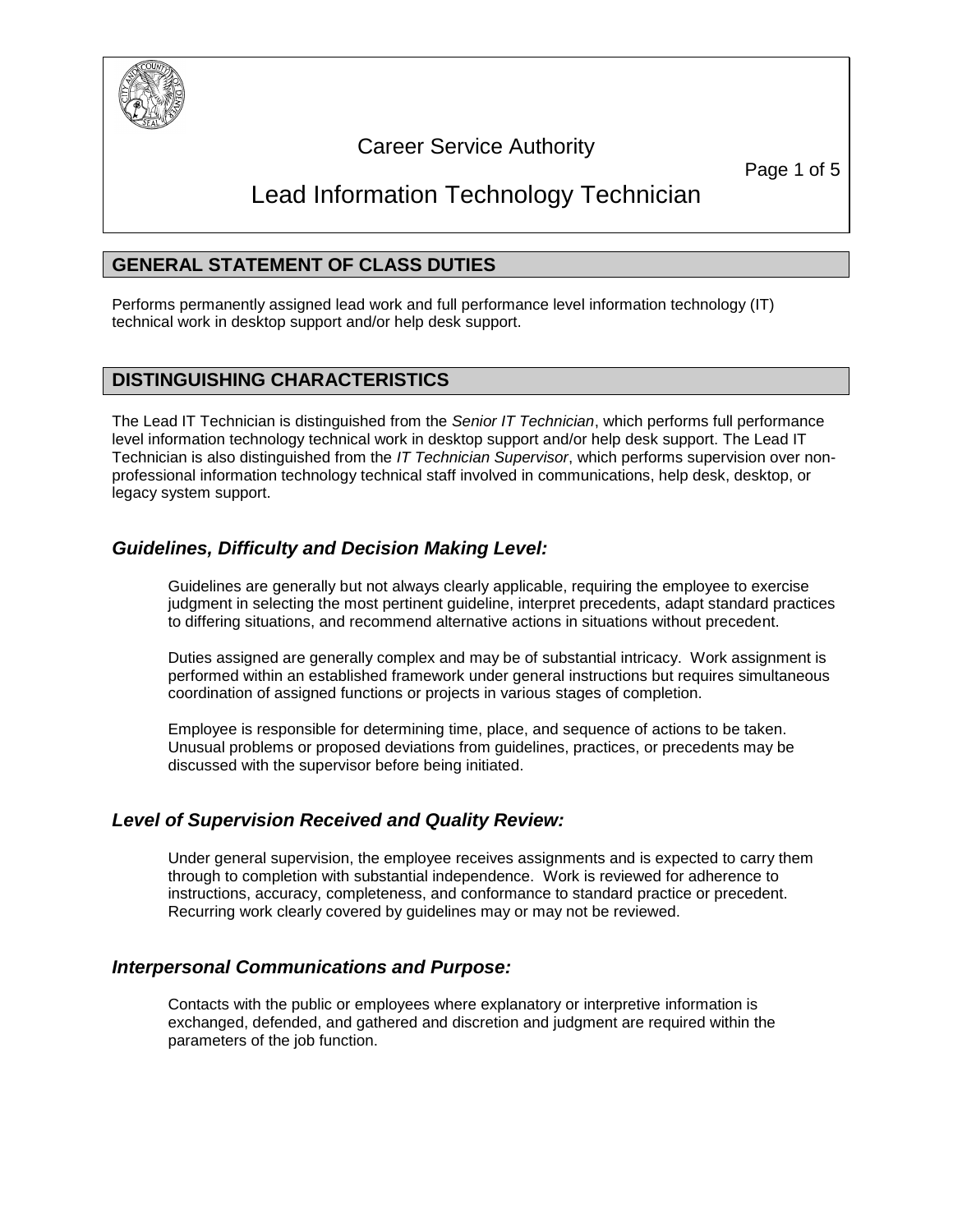#### *Level of Supervision Exercised:*

Leads two or more information technology technicians.

#### **ESSENTIAL DUTIES**

Performs technical support, in a help desk setting, for users with complex and non-routine hardware and software problems, which includes: logging, troubleshooting, testing, adjusting, resolving, or referring problems to the appropriate Information Technology resource.

Acts as a liaison between user group and the Information Technology unit to communicate problems and possible solutions. Resolves escalated problems encountered during daily operations and determines appropriate solutions.

Develops or modifies work plans, methods and procedures; determines work priorities and develops work schedules to provide adequate staff coverage.

Provides work instruction and assists employees with difficult and/or unusual assignments.

Assigns and distributes work, reviews work for accuracy and completeness and returns assignments with recommendations for proper completion.

Contributes to the development of the performance enhancement plan, documents performance, provides performance feedback and furnishes information for the formal performance evaluation.

Responds orally to informal grievances and relays information to the supervisor.

Documents situations which may be cause for disciplinary action and provides this information to the supervisor.

Performs other related duties as assigned or requested.

Any one position may not include all of the duties listed. However, the allocation of positions will be determined by the amount of time spent in performing the essential duties listed above.

## **MINIMUM QUALIFICATIONS**

#### *Competencies, Knowledge, & Skills:*

- **Technical Competence –** Uses knowledge that is acquired through formal training/extensive on the job experience to perform one's job; works with, understands, and evaluates technical information related to the job; advises others on technical issues.
- **Integrity/Honesty –** Displays a high standard of ethical conduct and understands the impact of violating these standards on an organization, self and others; chooses an ethical course of action; is trustworthy.
- **Oral Communications –** Expresses information to individuals or groups effectively, taking into account the audience and nature of the information, makes clear and convincing oral presentations, listens to others, attends to nonverbal cues, and responds appropriately.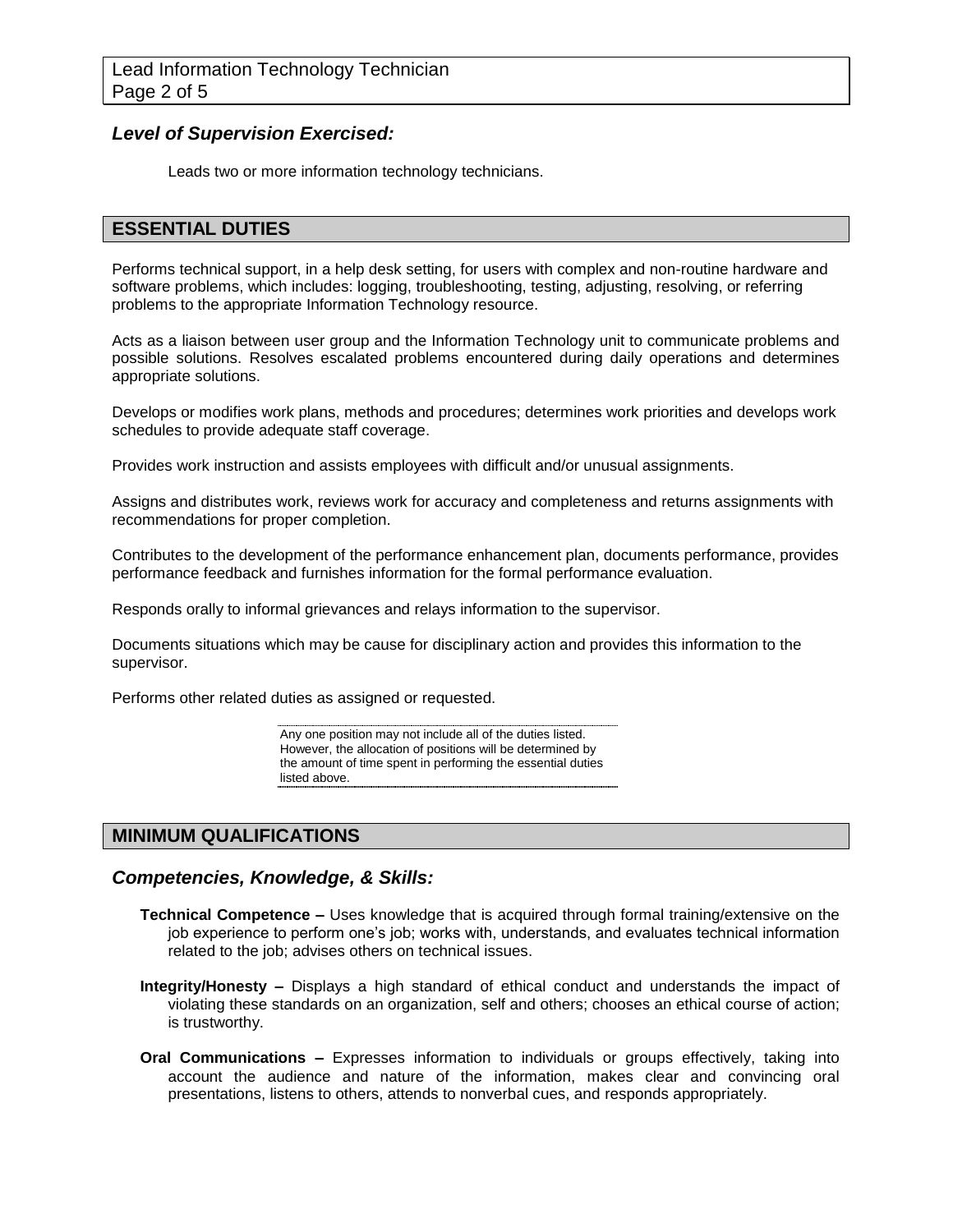- **Problem Solving –** Identifies problems, determines accuracy and relevance of information, uses sound judgment to generate and evaluate alternatives, and makes recommendations.
- **Writing –** Recognizes or uses correct English grammar, punctuation, and spelling, communicates information in a succinct and organized manner and produces written information which may include technical material that is appropriate for the intended audience.
- **Reading –** Understands and interprets written material including technical material, rules, regulations, instructions, reports, charts, graphs, or tables and applies what is learned from written material to specific situations.
- **Leadership –** Interacts with others to influence, motivate, and challenge them; adapts leadership styles to a variety of situations.
- **Flexibility –** Is open to change and new information; adapts behavior and work methods in response to new information, changing conditions, or unexpected obstacles; effectively deals with ambiguity.
- **Leading a Diverse Workforce –** Implements diversity policies for subordinate staff; supports opportunities to develop and retain a diverse workforce; promotes teamwork, acceptance and productivity among diverse persons.
- **Managing Human Resources –** Plans, distributes, coordinates, and monitors work assignments; evaluates work performance, provides feedback on performance; ensures staff are appropriately utilized and developed, and are treated in a fair and equitable manner.
- **Interpersonal Skills –** Shows understanding, courtesy, tact, empathy, and concern, develops and maintains relationships, deals with people who are difficult, hostile, and/or distressed, relates well to people from varied backgrounds and situations, and is sensitive to individual differences.
- **Reasoning –** Identifies rules, principles, or relationships that explain facts, data, or other information, analyzes information, and makes correct inferences or draws accurate conclusions.
- **Self-Management –** Sets well defined and realistic personal goals, displays a high level of initiative, effort, and commitment towards completing assignments in a timely manner, works with minimal supervision, is motivated to achieve, and demonstrates responsible behavior.
- **Teamwork –** Encourages and facilitates cooperation, pride, trust, and group identity, fosters commitment and team spirit, and works with others to achieve goals.
- **Decision Making –** Makes sound, well informed and objective decisions, perceives the impact and implications of decisions, commits to action even in uncertain situations to accomplish organizational goals, and causes change.
- **Customer Service –** Works with customers to assess needs, provide assistance, resolve problems, satisfy expectations; know products and services; is committed to providing quality product/services.
- **Information Management –** Identifies a need for and knows where or how to gather information; organizes and maintains information or information management systems.
- **Stress Tolerance –** Deals calmly and effectively with high stress situations (for example, tight deadlines, hostile individuals, emergency situations, dangerous situations).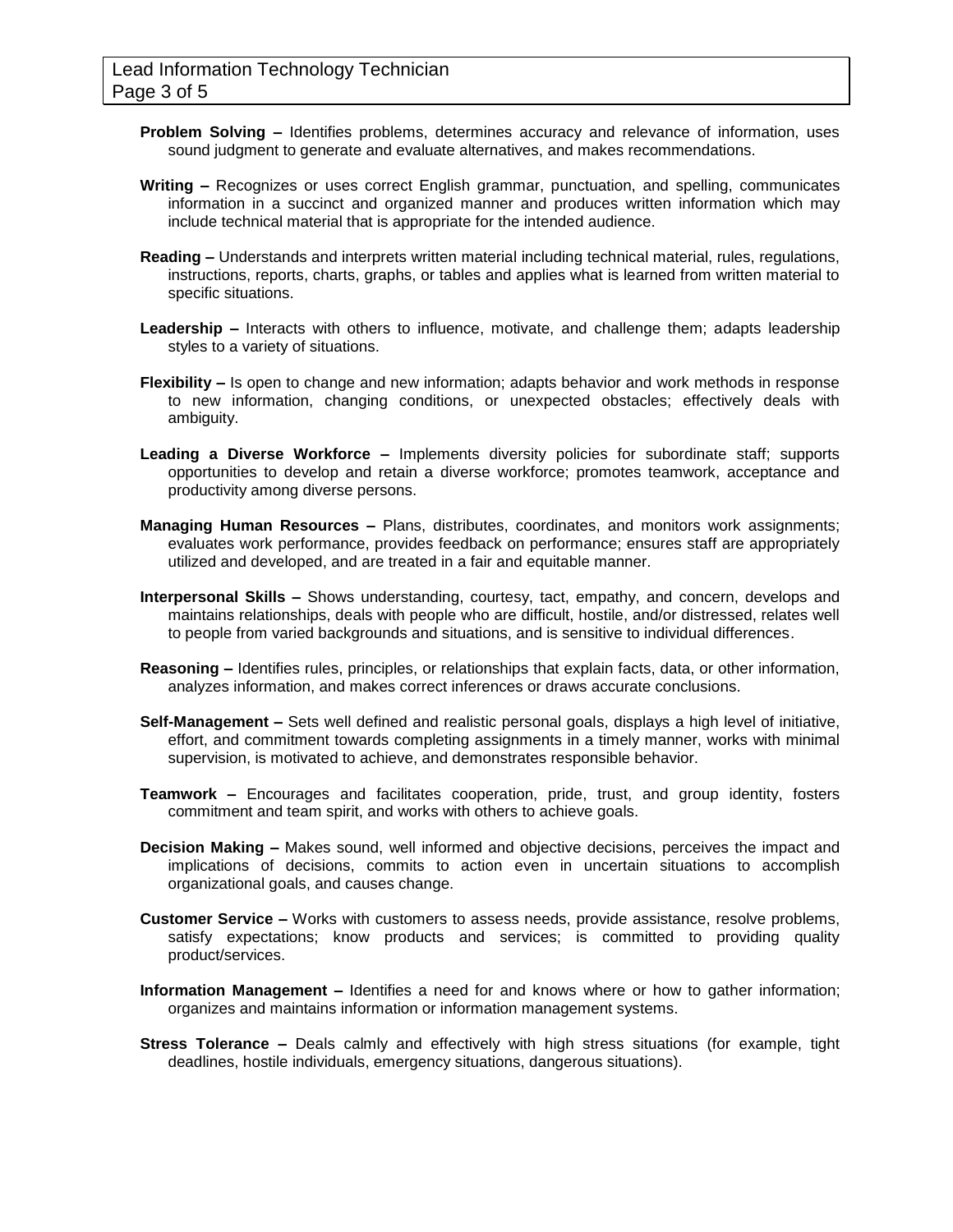- **Creative Thinking –** Uses imagination to develop new insights into situations and applies innovative solutions to problems; designs new methods where established methods and procedures are inapplicable or are unavailable.
- Knowledge of supervisory principles and practices sufficient to be able to perform a variety of lead work functions.
- Knowledge of supervisory principles and practices sufficient to be able to contribute to the development of an employee performance plan and document employee performance.
- Skill in applying existing guidelines or recommending new approaches to the development and modification of work plans, methods and procedures for the work unit or function.
- Skill in prioritizing and scheduling work to allow for its efficient and effective completion.

Skill in reviewing work for accuracy and completeness.

Knowledge of electric circuit boards, processors, chips, and computer hardware and software, including applications and programming.

Knowledge of computer network, desktop, and mainframe operating systems and their applications.

**Physical Demands** (Physical Demands are a general guide and specific positions will vary based on working conditions, locations, and agency/department needs)*:*

*Standing*: remaining on one's feet in an upright position. *Walking*: moving about on foot. *Lifting*: raising or lowering an object weighing up to and occasionally over 50 pounds. *Carrying*: transporting an object, usually by hand, arm, or shoulder. *Pushing*: exerting force on an object so that the object is away. *Pulling*: exerting force on an object so that it is moving to the person. *Climbing*: ascending or descending objects usually with hands/feet. *Balancing*: maintaining body equilibrium to prevent falling over. *Stooping*: bending the body by bending spine at the waist. *Kneeling*: bending legs to come to rest on one or both knees. *Crouching*: bending body downward and forward by bending legs. *Crawling*: moving about on hands and knees or hands and feet. *Sitting*: remaining in the normal seated position. *Reaching:* extending the hand(s) and arm(s) in any direction. *Handling*: seizing, holding, grasping or otherwise working with hand(s). *Fingering*: picking, pinching, or otherwise working with fingers. *Talking*: expressing or exchanging ideas by means of spoken words. *Hearing*: perceiving the nature of sounds by the ear. *Repetitive motions*: making frequent movements with a part of the body. *Eye/hand/foot coordination*: performing work through using two or more.

#### *Working Environment:*

Work involves pressure due to multiple calls and inquiries and is subject to interruption. Subject to varying and unpredictable situations.